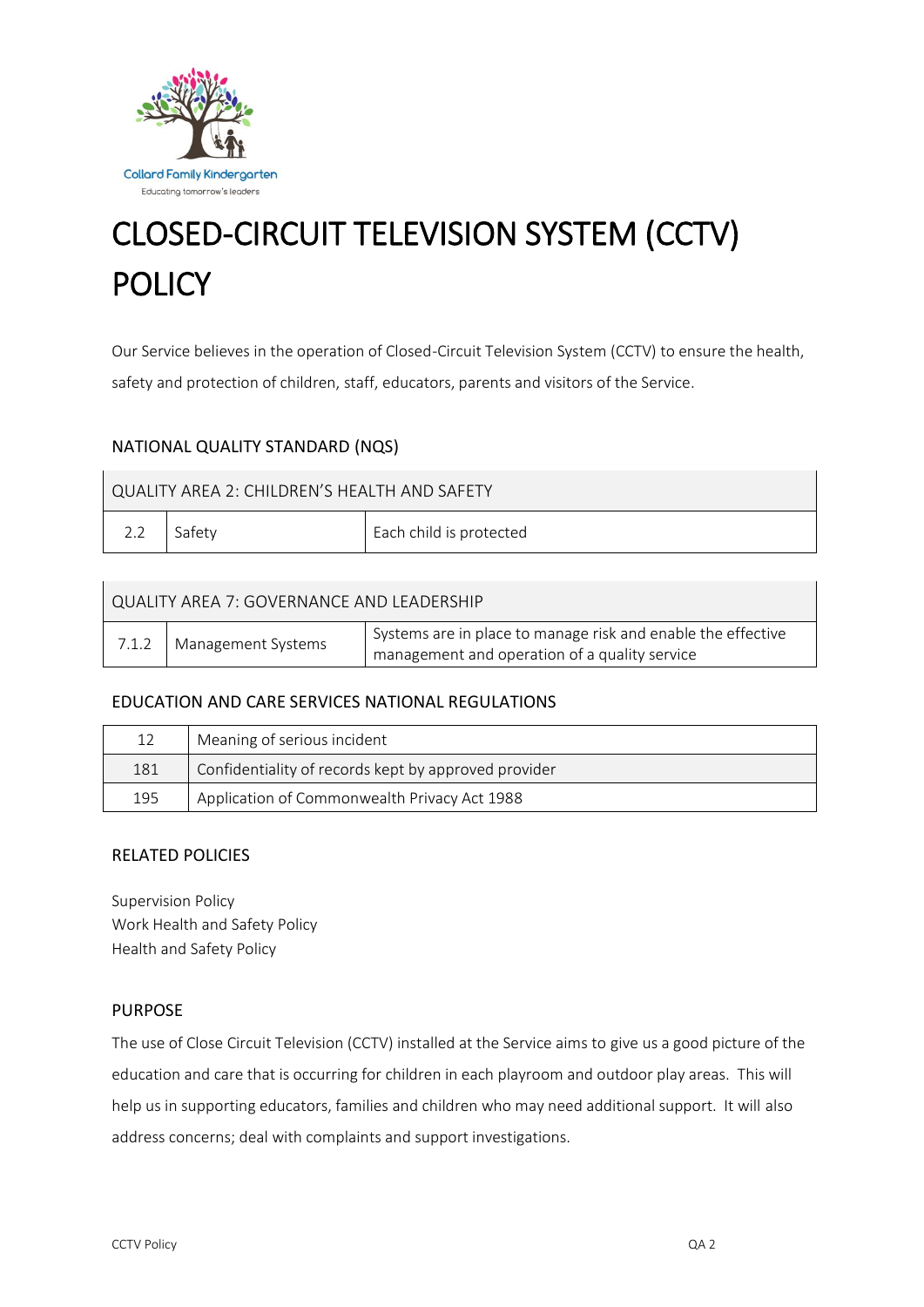

# SCOPE

.

This policy applies to children, families, staff, management and visitors of the Service.

#### IMPLEMENTATION

Our Service uses Closed-Circuit Television (CCTV) to monitor the physical environment. It provides protection and security for staff and children in care, assisting in assuring families that their children are in a safe environment and may also assist with misunderstandings, damages to the Service, theft and potentially false accusations by providing digital evidence.

# Camera Use throughout the indoor and outdoor areas.

Closed-Circuit Television (CCTV) operates at the Service and comprises of:

- 12 fixed position cameras
- A monitor
- Digital Hard Drive Recorder
- 3 Public Information Signs

## Camera Locations

- The entrance and exit points,
- Foyer Area
- Dining Hall
- All 6 playrooms
- Hall ways
- Outdoor play areas

The CCTV recording system operates in real mode, monitoring the site continuously 24 hours a day. Footage and information collected via the recording system will be governed by Australian Privacy Principles and all relevant staff will be kept up to date with requirements under Australia's privacy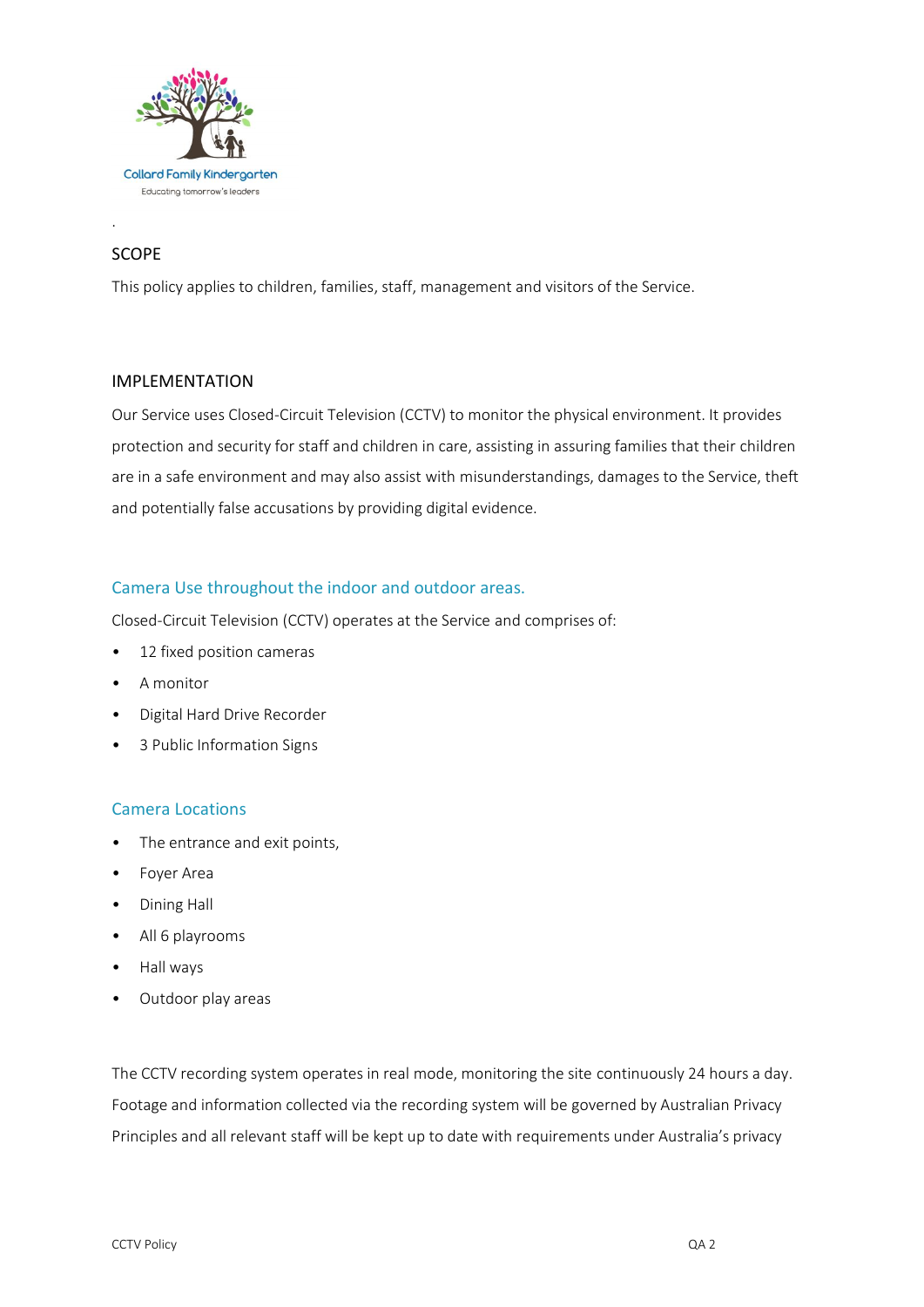

law. (There are some Commonwealth, State and territory laws that restrict the use of listening, optical, data and tracking surveillance devices.)

Access to the recordings will only be disclosed to:

- 1. The Victorian Ombudsman to assist with investigations on "child protection" e.g., abuse, neglect and ill treatment.
- 2. To a member or officer of a law enforcement agency E.g. Police for use in assisting with investigations.
- 3. The Approved Provider, Nominated Supervisor / Responsible Person on duty to investigate situations that may have occurred.

# Storage of Footage

CCTV footage is kept at the Service for a period of up to 4 weeks

## MANAGEMENT/NOMINATED SUPERVISOR:

Management/Nominated Supervisor will comply with current CCTV Australian laws, to ensure:

- All staff and educators have been notified in writing about the surveillance devices at the Service
- Clear expectations of staff and educators in the workplace and their responsibility for upholding the Service's privacy obligations have been discussed
- All cameras are clearly visible
- Signs are placed at the entrance of the Service to advise staff, families and visitors about the surveillance
- Cameras are not installed in private areas such as bathrooms or shower areas
- Maintenance and upgrades of cameras are conducted as required
- Cameras are positioned to ensure the most effective coverage
- Compliance with the Privacy Act, including handling of any personal information
- CCTV Footage is kept secure and destroyed or de-identified when it is no longer required
- Confidentiality is maintained at all times
- The correct time and date are covered
- A request to view a recording is in accordance with Australian law